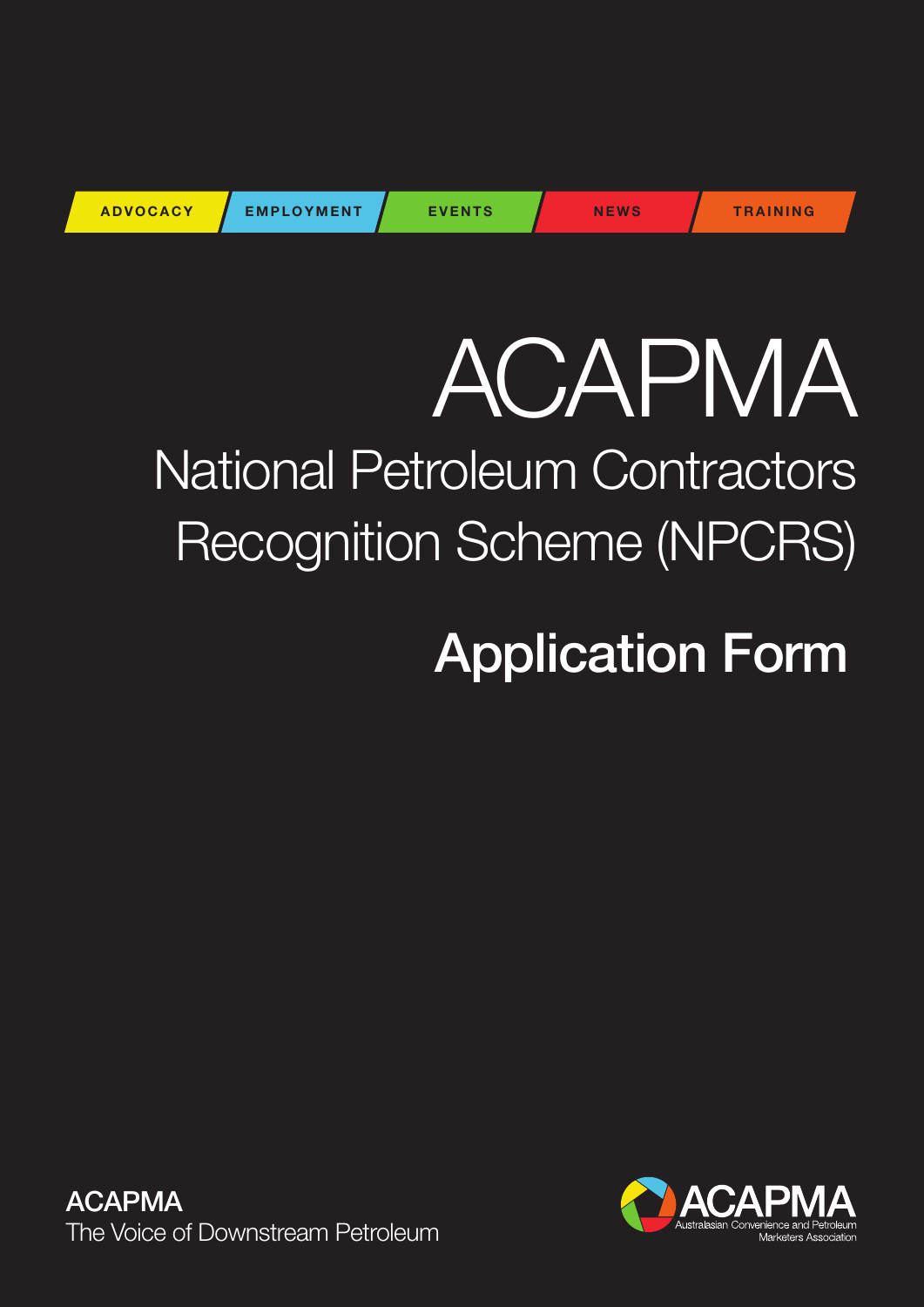

## NPCRS Overview

The ACAPMA National Petroleum Contractor Recognition Scheme is a voluntary industry contractor pre-qualification system that provides insurance and credit testing, commitment to standards and access to customised mandatory induction training and audits.

### Eligibility:

» All contractors and service providers whose works take them to retail service station sites in Australia

#### On application to the NPCRS, contractors provide:

- » Undertakings to have, maintain and use safety management systems
- » Undertakings to ensure all staff and subcontractors are remunerated according to the law
- » Undertakings to ensure that all staff who travel to site complete the ACAPMA NPCRS Course
- » Copies of certificates of currency for Workers Compensation and Public Liability insurance (\$20M). Professional Indemnity Insurance (\$10M) is also required for any business that is undertaking works that include the provision of advice such as design, construction or project management

#### When processing the application ACAPMA:

- » Verifies all of the provisions, and undertakes a non invasive credit check to verify financial viability
- » Establishes training administrator access for the business, so that they can create users for each of the site staff and have them complete the training

#### Once the business has placed at least one person through the training course ACAPMA then:

- » Creates an online listing for the business in the ACAPMA NPCRS Directory, so that all fuel site operators can see that the business is recognised by the Scheme
- » Issues the business with an ACAPMA NPCRS Recognition Certificate and the capacity to utilise NPCRS Recognised Contractor logos in their promotional material
- » Conducts random desktop safety and compliance audits

Please complete all pages and email to **recognition@acapma.com.au** along with Insurance Certificates of Currency.

#### NPCRS Applications received will be processed within 5-7 days.

Please return completed forms, insurance documents and logos to:

ACAPMA: Suite 3, Level 7, 3 Spring Street, Sydney, NSW, 2000 | Phone: 1300 160 270 Fax: 02 8078 0629 | ABN: 71 506 540 351 | Email: recognition@acapma.com.au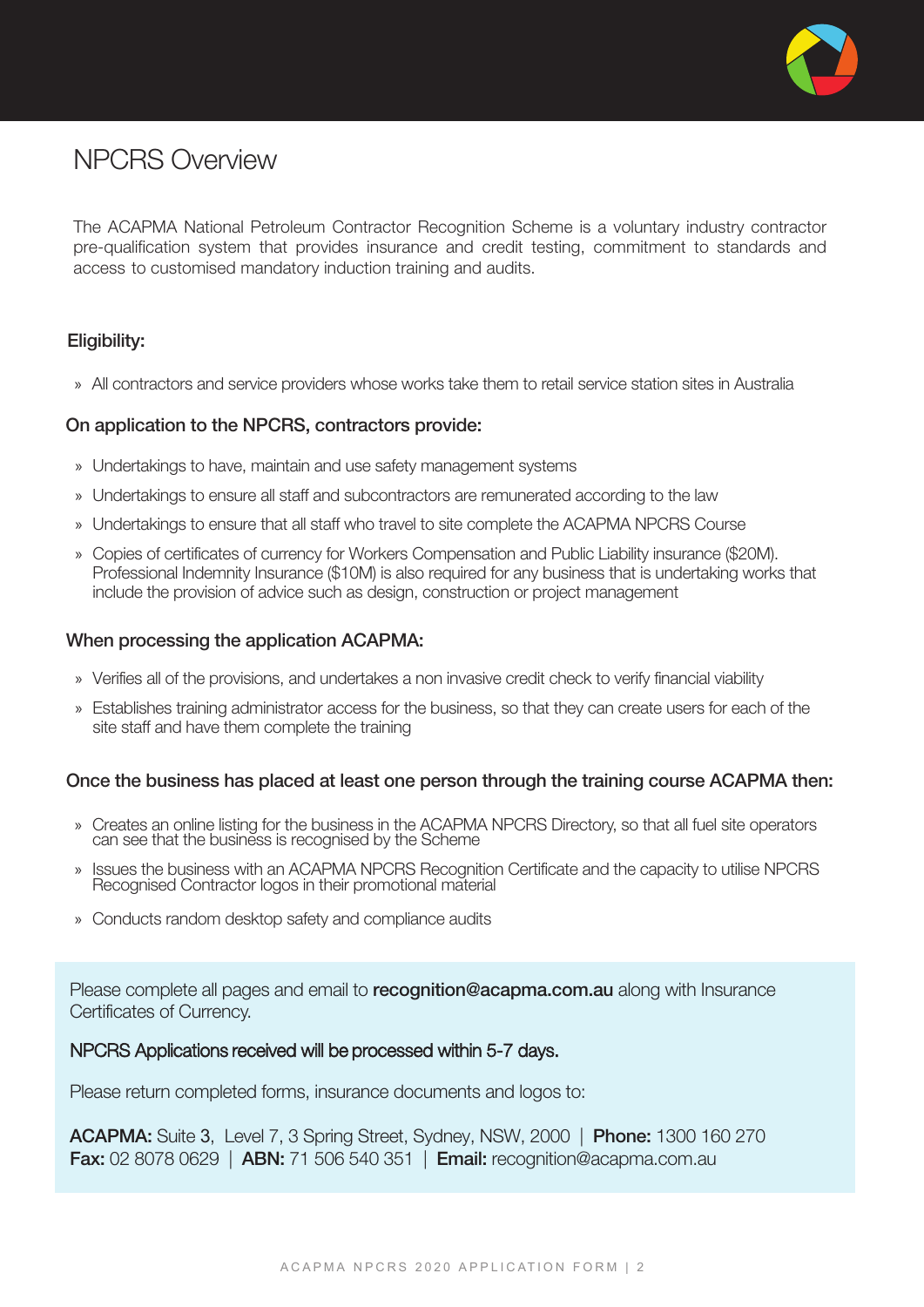

## Business Name and Contact Details

| <b>ABN</b>                | <b>ACN</b>     |       |          |
|---------------------------|----------------|-------|----------|
| Street address and suburb |                | State | Postcode |
|                           |                |       |          |
| Postal address            |                | State | Postcode |
|                           |                |       |          |
| <b>Contact Name</b>       |                |       |          |
| Contact Email             |                |       |          |
|                           |                |       |          |
| Contact Phone             | Contact Mobile |       |          |
|                           |                |       |          |

## Payment Details

This form may be considered a tax invoice when completed. ABN: 71 506 540 351. A copy of the of paid invoice and a receipt will be sent on processing of payment.

ACAPMA NPCRS Registration runs on a calendar year basis and will be invoiced in December for the coming year.

| \$55   <b>Small Trade Business</b> - registration for up to 4 users - the business receives a certificate and is<br>entered onto the NPCRS Directory, but is not subject to audits.<br>\$55 includes GST and expires end December each year, this payment is not pro-rata.<br>\$660   <b>NPCRS</b> - unlimited registration for all staff within the business - the business receives a |                                                                                                                                                                 |               |             |     |        |                                                                            |  |  |
|-----------------------------------------------------------------------------------------------------------------------------------------------------------------------------------------------------------------------------------------------------------------------------------------------------------------------------------------------------------------------------------------|-----------------------------------------------------------------------------------------------------------------------------------------------------------------|---------------|-------------|-----|--------|----------------------------------------------------------------------------|--|--|
|                                                                                                                                                                                                                                                                                                                                                                                         | certificate, is entered onto the NPCRS directory, and is subject to audits.<br>\$660 includes GST and expires end December each year, this payment is pro-rata. |               |             |     |        |                                                                            |  |  |
| <b>VISA</b>                                                                                                                                                                                                                                                                                                                                                                             | MasterCard                                                                                                                                                      | <b>Diners</b> | <b>AMEX</b> | EFT | Cheque | Credit card transactions                                                   |  |  |
| Name on Card                                                                                                                                                                                                                                                                                                                                                                            |                                                                                                                                                                 |               |             |     |        | incur a 1.4% fee for Visa<br>and MasterCard and 2%<br>for AMEX and Diners. |  |  |
| <b>Card Number</b>                                                                                                                                                                                                                                                                                                                                                                      |                                                                                                                                                                 |               |             |     |        |                                                                            |  |  |
| <b>Expiry Date</b><br><b>CVV</b>                                                                                                                                                                                                                                                                                                                                                        |                                                                                                                                                                 |               |             |     |        |                                                                            |  |  |
| Signature                                                                                                                                                                                                                                                                                                                                                                               |                                                                                                                                                                 |               |             |     |        | Date                                                                       |  |  |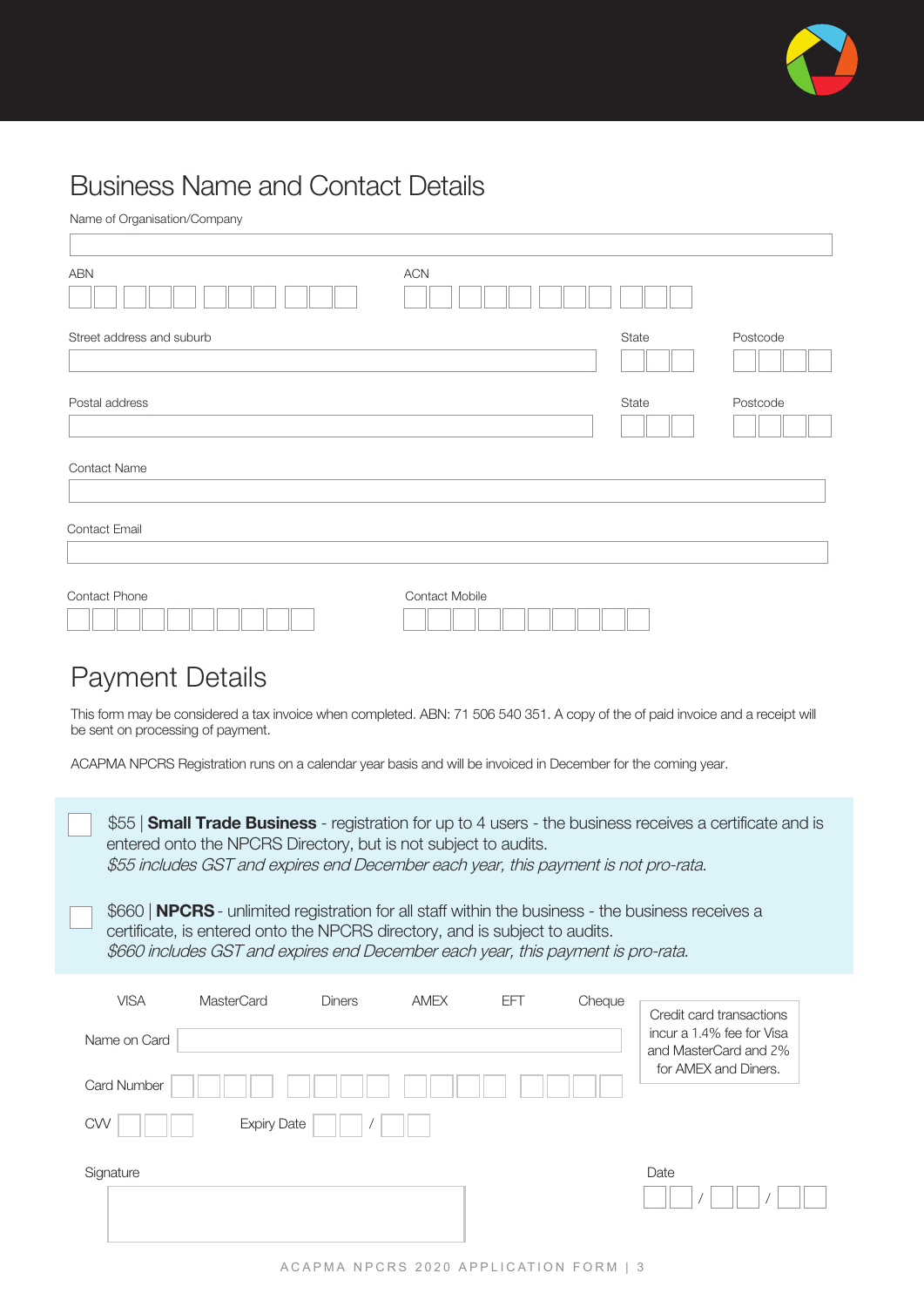

## Business Operations

Please tick all that apply:



## Region of Operations

Please tick all that apply:

| NSW        | $ $ $ $ VIC    | $\vert$ NT         |
|------------|----------------|--------------------|
| $\Box$ ACT | $ $ $\vert$ SA | $\Box$ TAS         |
| $\Box$ QLD | $\vert$ WA     | $\Box$ NATION WIDE |

## Insurance Details

A copy of current Certificate of Currency for Public Liability Insurance (\$20M) is required to be submitted with this Application Form.

Where the business is providing advice, such as design, construction or project management a copy of a current Certificate of Currency for Professional Indemnity (\$10M) is required to be submitted with this Application Form.

As part of the audits businesses further insurance certificates, including Workers Compensation, may be requested.

## Online Listing Details

Sales Contact Name

Sales Contact Email States Business Operates In States Business Operates In States Business Operates In

Company Website